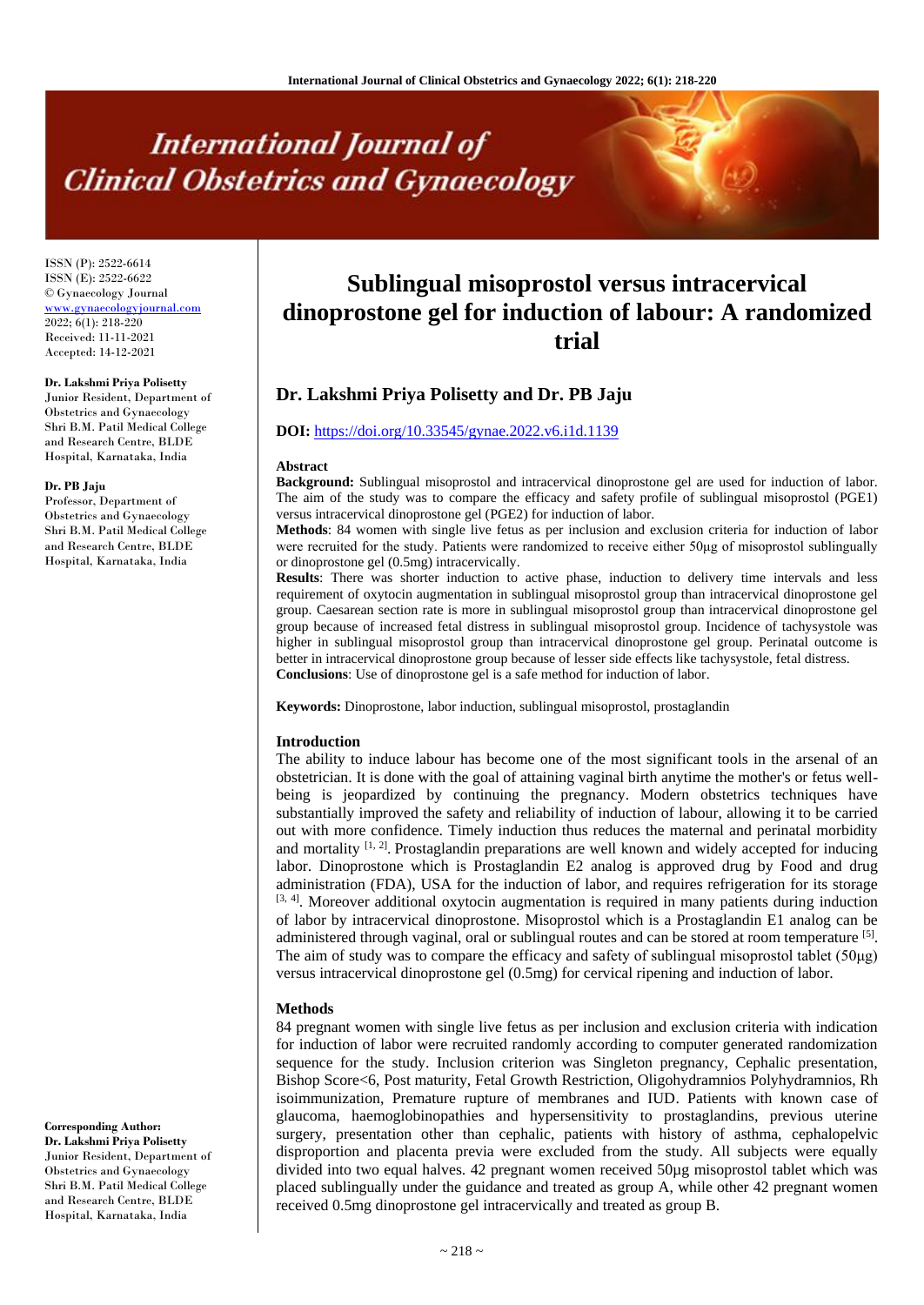All the recruited women were explained about the complete treatment procedure in their own language and consent was taken to participate in the study. Detail history of the patient was recorded with special reference to age, parity, menstrual history and obstetrical history. Gestational age was calculated from the first day of last menstrual cycle and ultrasonography. Taking all aseptic precautions per vaginal examination was done. Pelvis was assessed, cervical status was recorded specially the position, length, consistency was noted along with station of the head the prediction of inducibility can be done by modified bishop score. Patients in group A received 50μg misoprostol tablet which was placed sublingually under the guidance and modified bishops score was assessed after 4 hours. If score was less than 6 repeat sublingual misoprostol 25 µg was put to a maximum of 6 doses every 4<sup>th</sup> hourly. In group B, under all aseptic measures, Sims vaginal speculum was inserted and cervix was visualized. The catheter of preloaded PGE2 gel (Dinoprostone 0.5 mg) syringe was then introduced under vision into the cervical canal. The catheter was then advanced upto the internal Os and then slightly withdrawan. While slowly withdrawing the catheter, the plunger was slowly pushed to instill the contents into the cervical canal. The patient was asked to remain supine for at least 30 minutes after gel administration after 6 hours patient was assessed for modified bishop's score. After 6hours, if bishop's score was less than 6, repeat intracervical insertion of dinoprostone 0.5mg was done to a maximum of 3 doses every 6 th hourly. If the cervix reached 4 cm or more of dilatation oxytocin was started to augment the labour. In both groups all

the patients were observed for initiation of contractions by palpating uterus per abdomen, auscultation of fetal heart rate by stethoscope or Doppler. Length and dilatation of cervix, condition of membranes, position of presenting part were noted by pervaginal examination. Pulse rate, respiratory rate, blood pressure were recorded. Side effects like vomiting, diarrhea, nausea, tachycardia, fever, chills, bronchial spasm, tachysystole, hypertonus, fetal heart rate abnormalities and passage of meconium were recorded. Subjects in group A were compared with subjects in group B for induction of labor and to compare the effectiveness, safety and side effects of sublingual misoprostol versus intracervical dinoprostone gel.

## **Results**

84 women were randomly selected for study as per the inclusion and exclusion criteria. Period of gestation, indication for induction, no. of doses for induction were not statistically significant. 28cases had meconium stained liqour in group A whereas only 7 had meconium stained liqour in group B. In group A, 56.0% women were primigravida while 62.0% in group B were primigravida. The age of all women in both the groups were between 18 years to 37 years. There was no significant difference in mean age and mean Bishop Score at admission in both groups. 36% of cases in group A underwent LSCS and 64% had vaginal delivery. 9.5% of cases in group B underwent LSCS and 90.5%% had vaginal delivery. NICU admission rate was higher in group A as compared to group B.

**Table 1:** Perinatal Outcome

| <b>Perinatal Outcome</b>         | <b>Sublingual Misoprostol</b> |               | <b>Dinoprostone</b> |               |                 |         |
|----------------------------------|-------------------------------|---------------|---------------------|---------------|-----------------|---------|
|                                  | No. of patients               | $\frac{0}{0}$ | No. of patients     | $\frac{0}{0}$ | Chi square test | P value |
| Healthy                          |                               | 14.3          | 38                  | 90.5          |                 |         |
| NICU Admission, RDS              | 36                            | 85.7          |                     | 9.5           | 41.248          | 0.0001  |
| Total                            | 42                            | 100.0         | 42                  | 100.0         |                 |         |
| <b>Statistically Significant</b> |                               |               |                     |               |                 |         |

| <b>Induction To Normal Delivery</b> | <b>Sublingual Misoprostol</b> |               | <b>Dinoprostone</b> |               |                 | P value |
|-------------------------------------|-------------------------------|---------------|---------------------|---------------|-----------------|---------|
|                                     | No. of patients               | $\frac{0}{0}$ | No. of patients     | $\frac{0}{0}$ | Chi square test |         |
| Vaginal Delivery $\leq$ 12hrs       | 19                            | 45.2          | 32                  | 76.2          |                 | 0.0034  |
| Vaginal Delivery 13+Hrs             |                               | 19.0          |                     | 16.7          | 11.380          |         |
| Lscs                                |                               | 35.7          |                     | 7.14          |                 |         |
| Total                               | 42                            | 100           |                     | 100           |                 |         |
| <b>Statistically Significant</b>    |                               |               |                     |               |                 |         |

**Table 2:** Induction to Normal Delivery

**Table 3:** Adverse Effects

| <b>Adverse Effects</b>                        | <b>Sublingual Misoprostol</b> |               | <b>Dinoprostone</b> |               |                           |        |
|-----------------------------------------------|-------------------------------|---------------|---------------------|---------------|---------------------------|--------|
|                                               | No. of patients               | $\frac{0}{0}$ | No. of patients     | $\frac{0}{0}$ | Chi square test   P value |        |
| <b>Fetal Distress</b>                         |                               | 73.9          |                     | 14.4          |                           |        |
| Shivering, Fever And Uterine Hyperstimulation | 10                            | 23.9          |                     |               | 65.716                    | 0.0001 |
| <b>Statistically Significant</b>              |                               |               |                     |               |                           |        |

| <b>Mode Of Delivery</b>          | <b>Sublingual Misoprostol</b> |               | Dinoprostone    |               | Chi square test | P value |
|----------------------------------|-------------------------------|---------------|-----------------|---------------|-----------------|---------|
|                                  | No. of patients               | $\frac{0}{0}$ | No. of patients | $\frac{0}{0}$ |                 |         |
| Vaginal Delivery                 | $\mathcal{L}$<br>، ت          | 64.3          | 38              | 90.5          |                 |         |
| Lscs In View Of Fetal Distress   |                               | 35.7          |                 | 9.5           | 14.209          | 0.0026  |
| Total                            |                               | 100.0         | 42              | 100.0         |                 |         |
| <b>Statistically Significant</b> |                               |               |                 |               |                 |         |

Induction to active labour interval was short in group A but adverse effects like fever, chills, hyperstimulation of uterus and fetal distress were noted. As adverse effects to mother and fetus are more with sublingual misoprostol group compared to

intracervical dinoprostone group and caesarean section rate was increased in group A. we considered dinoprostone gel as better and safe inducing agent compared to 50micrograms sublingual misoprostol.